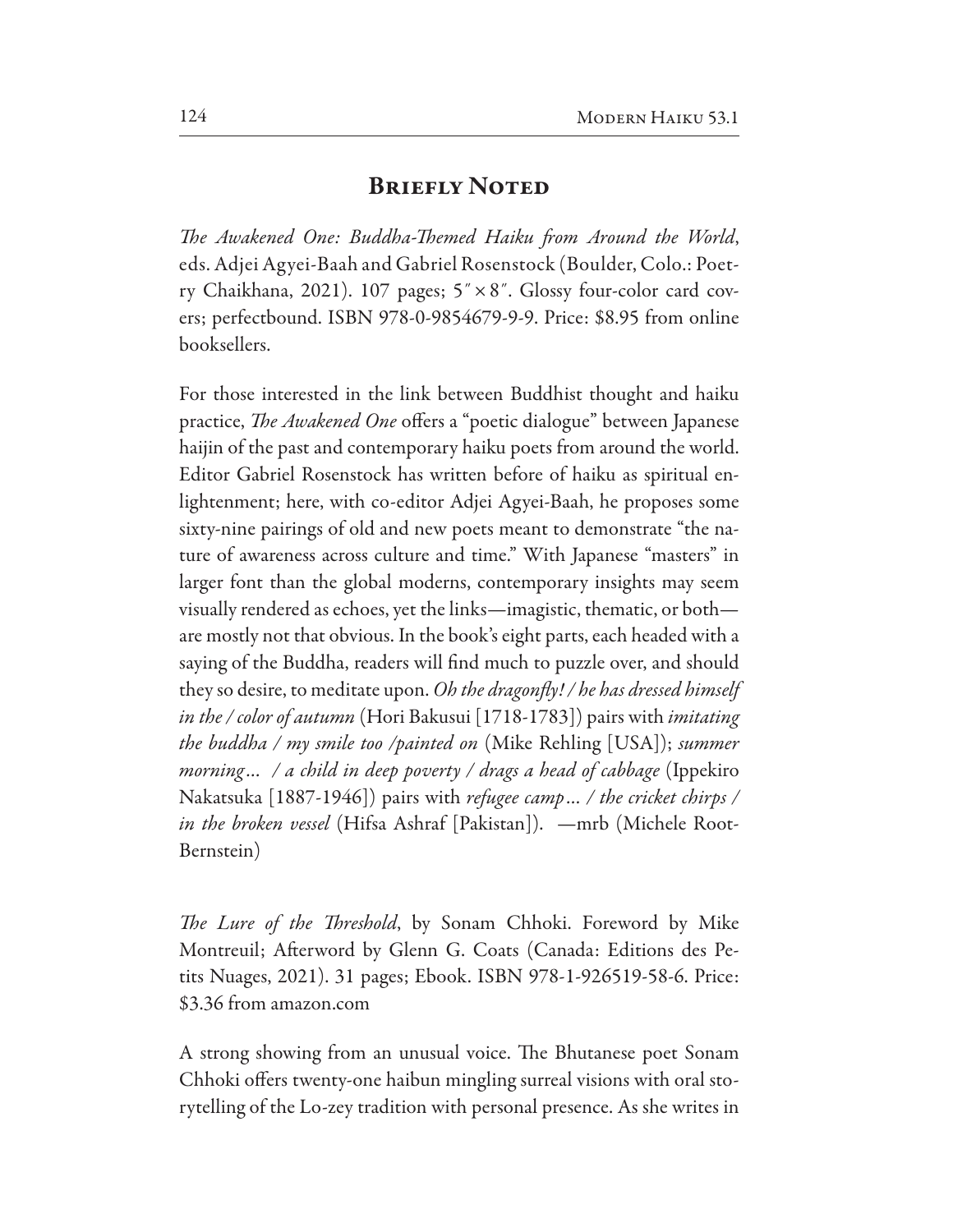the introduction to the book, Chhoki is "taken with the possibility that the haibun offers of exploring the hinterland of the margins of consciousness, where the strange and the familiar elide." At her best, the results are inspired and inspiring, especially for the way the illogics of dream and spiritual yearning resolve into here-and-now haiku imagery. In the eponymous "Lure of the Threshold," a night-prowling hound "in wait for a passer-by" snifs out a shadowed fgure holding out "a bejeweled hand. Together they climb into the moon." The capping haiku: *passing breeze* — / white buddleia blooms / spread butterfly wings. In "The Absurd Expanse of Bliss," someone climbs "the dream rope" into the silent night sky to "hear the moon laugh." The capping haiku: *temple gong / toppled in the quake / hibiscus belling in the wind*. —mrb

*Darkness in a Noonday Night*, by Barbara Tate (Windsor, Conn.: Café Nietzsche Press, 2021). 110 pages;  $5\frac{1}{2}$   $\times$  8". Glossy four-color card covers; perfectbound. ISBN 978-1-7366037-0-3. Price: \$12.00. Inquire of the author at dbandr2006@gmail.com

Barbara Tate's most recent collection of haiku and related forms, *Darkness in a Noonday Night*, is a poetic title that refers to darkness at midday. Perhaps brought on by a storm or an eclipse. Or maybe it's another way of saying "midnight." Either way, the themes of Tate's latest offering are not dark but human. Aging, sickness, and the isolation one can feel (with or without a global pandemic). But there is discovery at every turn as well. She is an observant poet who has refected on a long life with a keen eye for details often overlooked. *trail dust / the only thing left / between us*. *Darkness in a Noonday Night* is a handsome book with high production values (from editor/publisher/ poet Stanford M. Forrester, known for his bottle rockets press imprint). The majority of the book is made up of forty-nine haiku (one to every other page) with a handful of tanka, tanka prose, and haibun at the end. A welcome addition from a devoted practitioner of the haikai arts. *solitude / I lose the chess game / to my alter ego*; *visiting hours / everyone brings their own / opinion*; *Grand Canyon / I break out in a* f*ight / of song*. —pn (Peter Newton)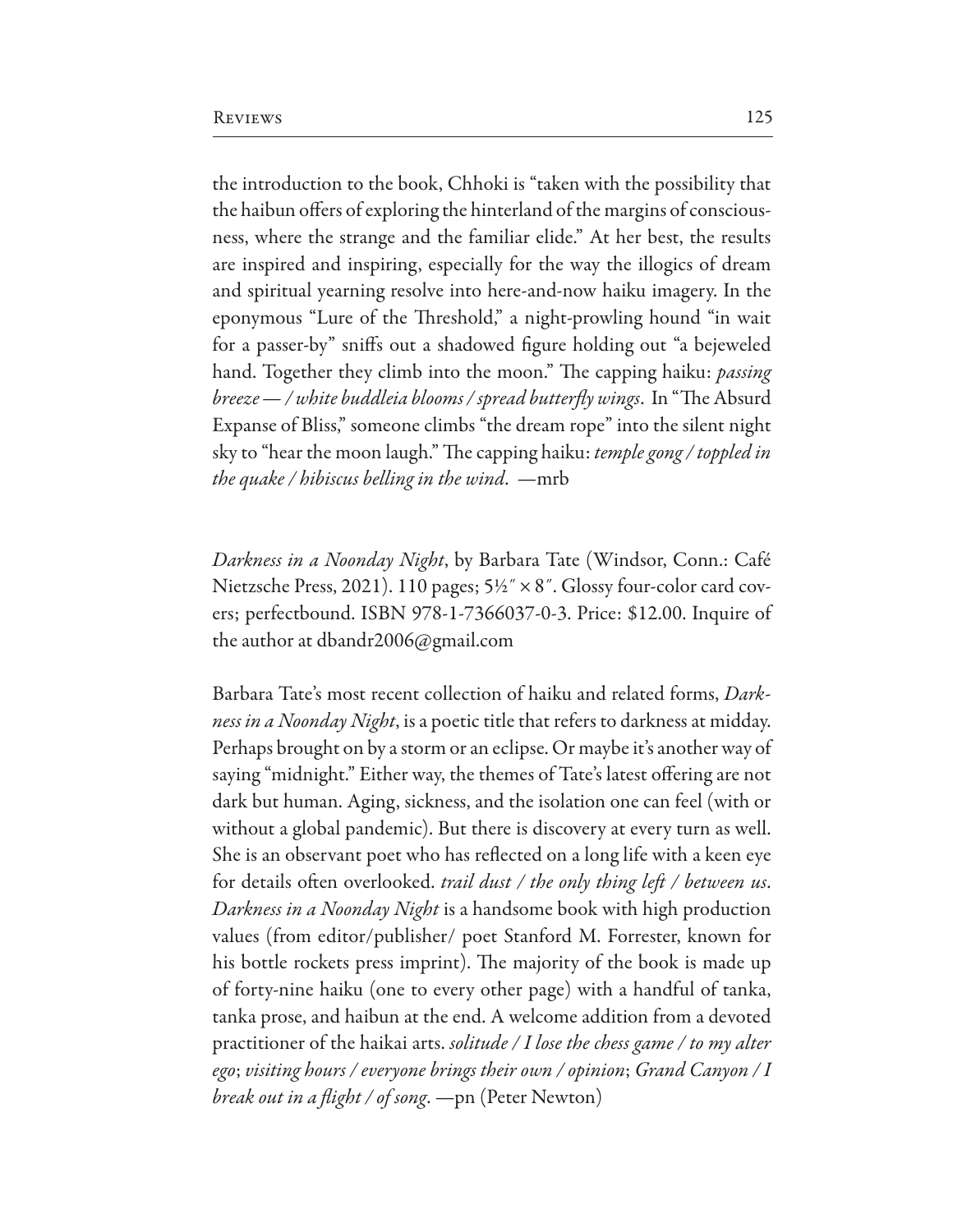*Light and Counterlight*, by Mark Miller (Australia: Ginninderra Press, 2020). 87 pages;  $5'' \times 7\frac{3}{4}$ . Glossy four-color card covers; perfectbound. ISBN 978-1-761090-44-8. Price: A\$20.00 from www.ginninderrapress. com.au

The Australian poet Mark Miller offers his first collection of haiku in a somewhat unusual, yet effective format. The book is divided into fifteen titled parts, each part comprised of four to nine haiku, appearing two or three to a page (up to six a spread). This may sound a bit dense, but in fact there's a lot of white space for mind-wandering—about a third of the book's pages are used to separate one part from the other. Consequently, the work reads like a series of short meditations on the natural signs of light and shadow, song and silence, clarity and murk, the whole tied together by recurring imagery, the seasonal round, and a reader's responsive thoughts. *harbour dawn / the ship's horn opening / a space in mist*; *dusk coming on the trees* f*lling with crows*; *gum tree bark / the Dreamtime art / of scribbly moths*. —mrb

*Retweets*, by Orrin PréJean and B.A. France (No place: Yasuke Press, 2021). 34 pages. Ebook. No ISBN. Price: free download at https://drive. google.com/file/d/1DiEjrDG1dzii9UF1ubWSsUfCbrh6OiaY/view

Read this free echapbook for the meet-cute of two poets fairly new to haikai, yet surely (as it says at the back) "at the top of their game." Game it is. Admiring each other's work on daily twitter feeds, Orrin PréJean and B.A. France decided to turn some of that digital sharing into a call and response linking of their two voices in twenty-nine senryu. There are missteps (a few poems are, in context, weak), but these are not enough to spoil a sequencing shot through with brilliance. Two exemplary pairings: *a*f*ernoon train ride into his arms his scent* (PréJean) with *changed /* f*om who I used to be / … moonrise* (France) and f*agrance / on the pillow case / quiet obsession* (France) with *tonight of all nights / long train ride / to nowhere* (PréJean). —mrb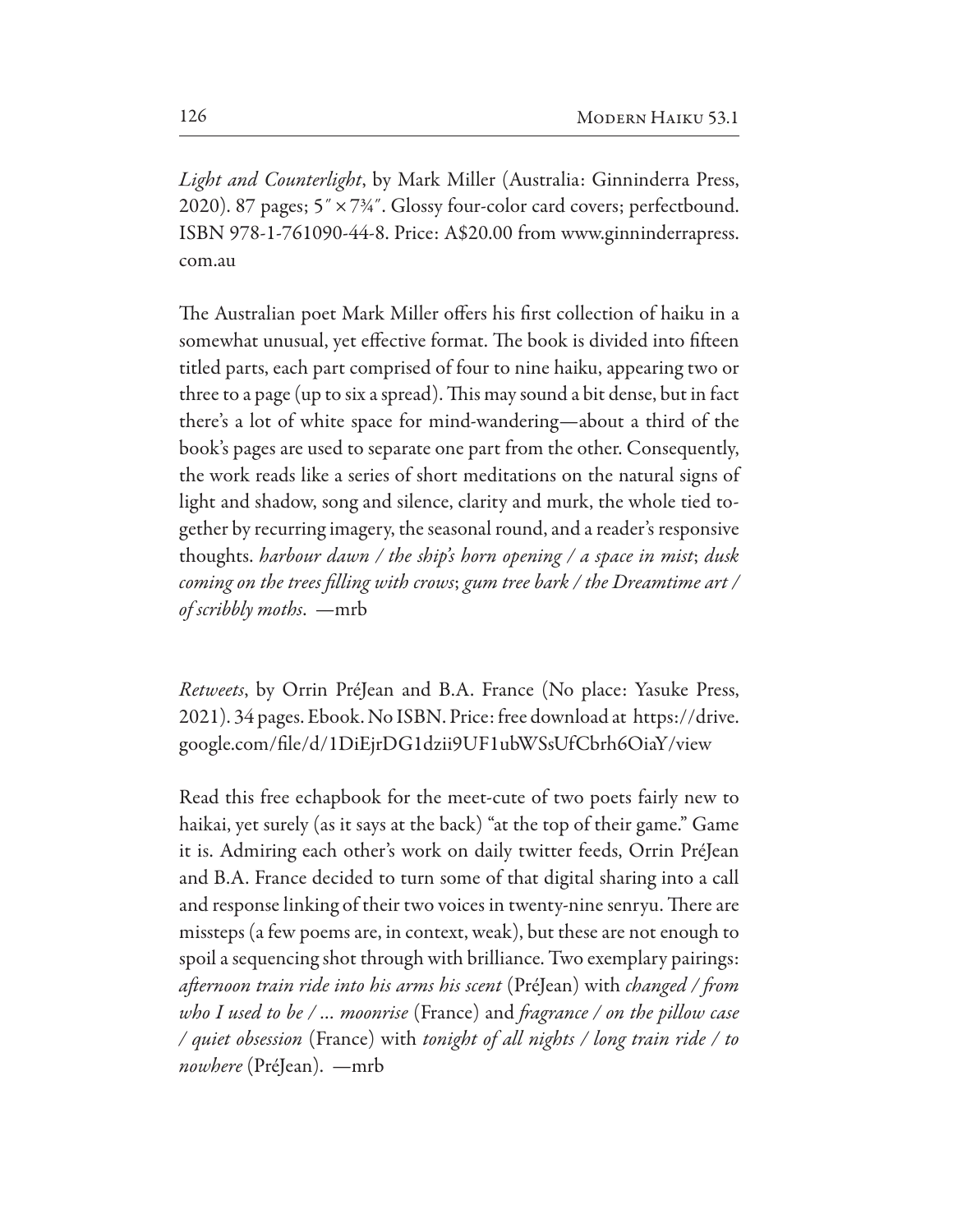T*e Cottage of Visions: Decorated Works 2018 – 2021*, ed. Stephen Henry Gill ( Japan: Hailstone Haiku Circle Publications, 2021). 160 pages;  $5\frac{3}{4}$ "  $\times$  8¼". Matte black and grey card covers; perfectbound. ISBN 978-4-9911809-1-0. Price: \$18.00. Inquire of indigoapple28@gmail.com

The fourth—and final—anthology of "decorated haibun" from a series of international contests that began with the Kikakuza International Haibun Contest 2009–11 and culminate here in the last four years of Genjuan Haibun Contests. The volume includes winning haibun (Grand Prix, An Cottage Prizes, Honorable Mentions) and judges commentary, as well as a section of haibun by the judges and a sample of model Japanese haibun. For reference only, the editors include contest guidelines explaining its dual purpose: " $[T]$ o encourage the writing of fine haibun in English and maintain the connection between the traditional Japanese perception of *haikai*-style prose and what is evolving around the world." The first intent seems to have been more than amply met, given that the contest from 2018–2021 averaged 116 entries per year from 18 countries, with winners from the U.S., Canada, Australia, Ireland, Italy, India, Romania, Denmark, and Japan. The second intent, to maintain or promote traditional haikai aesthetics, may have been less successful, at least in the eyes of some judges, whose commentary is laced with reservations about subject matter and capping verse. Take for, instance, Margaret Chula's "Great Horned Owl," an honorable mention for 2021. The poet contemplates the bird's call through an "open window" as a kind of "ancestor coming to lay a hand on my forehead" that ends with "*half ghost, half grandmother / that thing with feathers / that perches in my heart*." According to one judge, as warm and "inviting" as is the prose, the concluding poem is "neither a haiku nor a senryu." None of the judges seem to have caught the reference to Emily Dickenson's "'Hope' is the thing with feathers," thus missing an opportunity to recognize traditional aesthetics in new garb. For isn't "*half ghost, half grandmother*" a honkadori in the best sense, connecting poetic practice across cultures and centuries in the very act of renewal? —mrb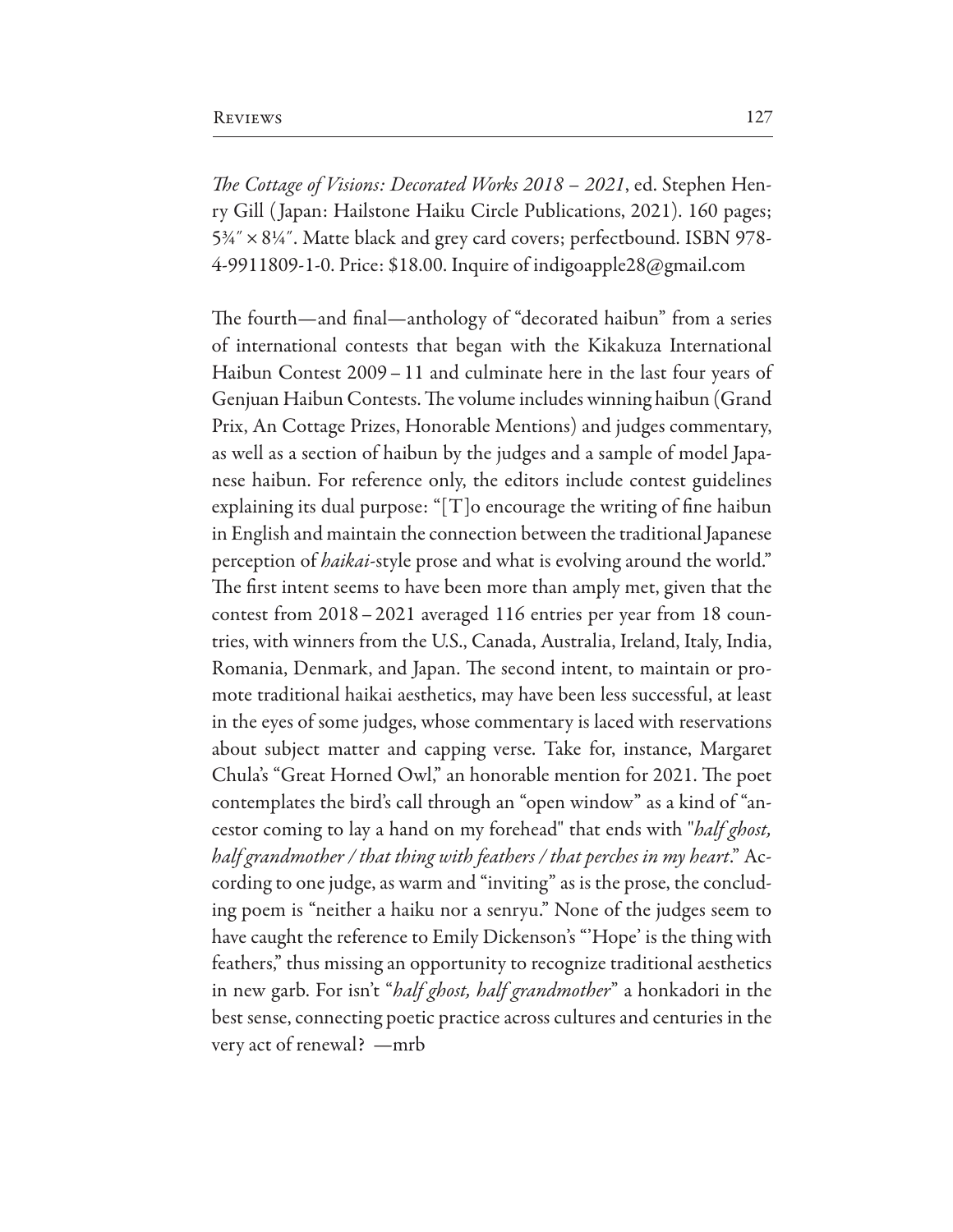*Water and Stone: Ten Years of Art and Haiku*, by Annette Makino (Arcata, Calif.: Makino Studios, 2021). 123 pages; 8˝×10˝. Matte four-color cards covers; perfectbound. ISBN 979-8-519290-1-42. Price: \$24.99 from online booksellers.

This first full-length collection presents fifty haiga and fifteen autobiographical haibun by a poet-painter whom Stephen Addiss places "among the leaders of haiku painting." Makino organizes her work seasonally, interspersing linked forms in such a way as to tell a story of who she is. The haibun offer peeks into her family life, her love of art, and various of her philosophical musings in an engaging, down-to-earth manner. Considering "the (very) long view" of all our daily strivings, she remarks, "in geological time, all this effort will amount to approximately zip." What matters in the end, "is the energy we put out in the world as we do our work. Call it love." Love, indeed, is what seems to inspire Makino's haiga, visually rendered in Japanese watercolors and sumi ink in an unpretentious style that illustrates and interprets her charming haiku. This reader's favorites include "*fog-shrouded coast / we listen / to the view*," superimposed on a foggy scene; "*lines of foam / over and over the sea / writes its story*," juxtaposed to some seagulls at the tide line; and "*cowlick / some part of me / still wild*," linked to a close-up of pink wildflowers. —mrb

*A Landscape in Pieces*, by John Martone (No place [Charleston, Ill.]: Tufo, 2021). 208 pages;  $4" \times 6"$ . Matte black and white card covers; perfectbound. No ISBN. Price: inquire of the author at jpmx@protonmail.com

We have briefy reviewed the work of John Martone before, most recently three books in the year 2019. Those readers who valued then his ongoing experimentation with "terse thoughts and probable verse" (brief review, 50.3) will no doubt value this next installment of same. Those who seek to apply "acts of minimal language" (brief review, 50.1) within the aesthetic frame of a new haiku may not. And yet, in the 200 poems or so that make up *A Landscape*, it is more than possible to fnd what must also be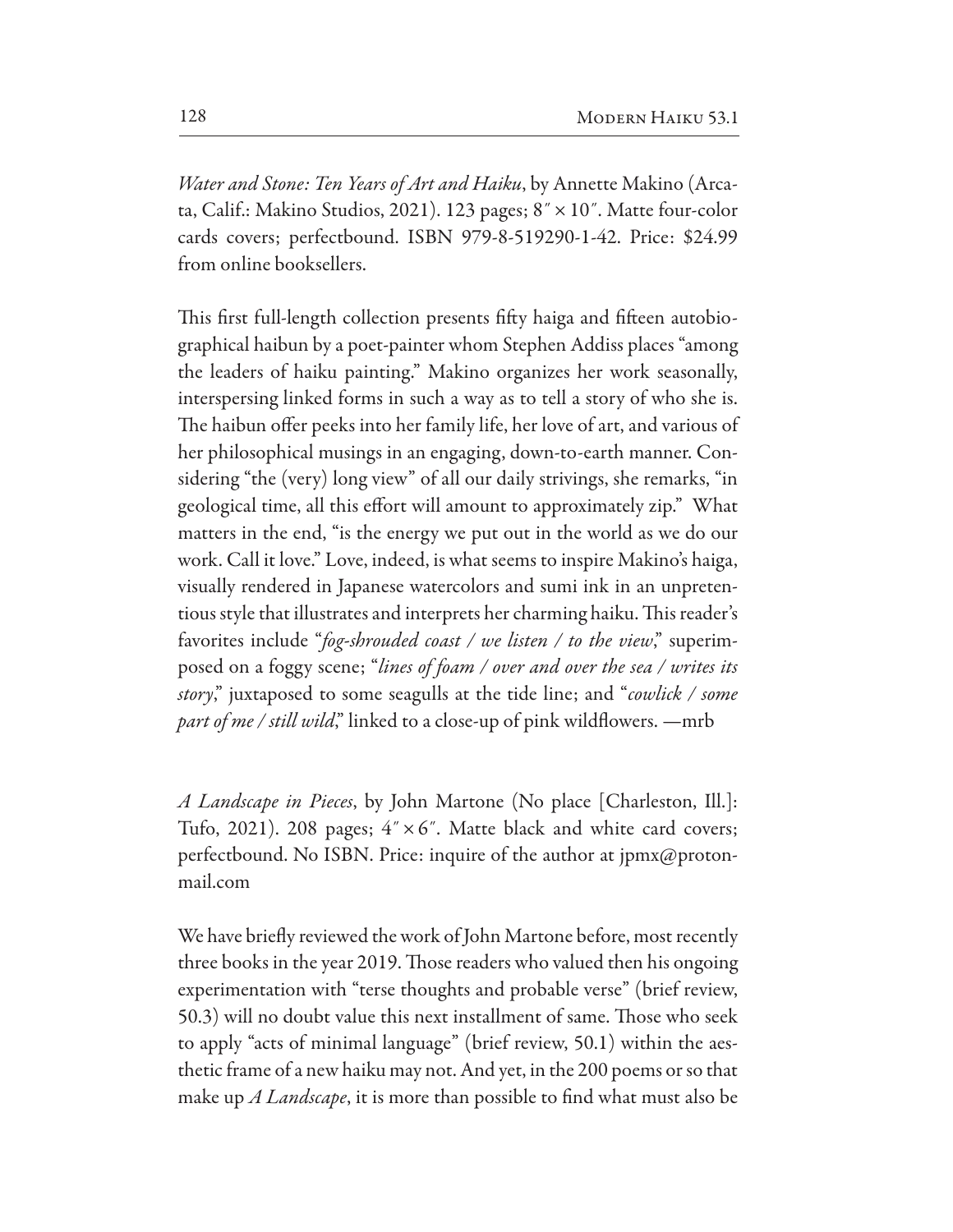taken for intriguing haiku: *small rivers / named for / lost people*; *soup & sandwich— / we'd walk home / / for lunch / and back in time*; *locked in / the autistic man / a* f*g tree's* f*ower*. —mrb

*Failed State*, by Dave Bonta (Tyrone, Penn.: Via Negativa Books, 2021). 85 pages; 6˝×9˝. Matte four-color card covers; perfectbound. No ISBN. Price: \$15.89 from online booksellers.

Best known for his infuential poetry flm blog *Mo*v*ing Poems*, Dave Bonta is also a prolifc poet. *Failed State* is Bonta's seventh book and his frst of haibun. It is a handsome hardback with a photo of a waiting room on the cover and a TV showing fames. From the start, Bonta's got something to say. He is at his best as a haibun writer when he maintains an equal measure of prose and haiku with just enough left out to hold the reader's interest and imagination. That being said, *Failed State* is successful in delivering a wide range of Bonta's talent as a writer. The sixty-six haibun are divided into five sections that highlight traditional and experimental versions of the form. Much of the book reads as lyrical and smart socio-political commentary. Seven of the haibun are erasure poems using the text from a CIA manual on interrogation techniques. Compelling in their inventiveness, the erasure poems stretch the meaning of haibun. All in all, *Failed State* is a fine collection that includes many strong examples. In the last section Bonta ruminates in the title haibun on the collapse of civilization if only in subtle increments. Heartfelt and honest, *Failed State* is an astute observation of the human condition whose spotlight is as often on Bonta himself as it is on others. Are we witnessing the world go up in fames, metaphorically? Literally? Perhaps. If so, Bonta seems to suggest that the truth is unavoidable. It's on every channel and closer than one might suspect. "Cocooned in our personal entertainment systems, we crowd the streets and highways twice a day, darting glances at our provisional neighbors." *trigger warning / a clear blue sky / in Waziristan*. —pn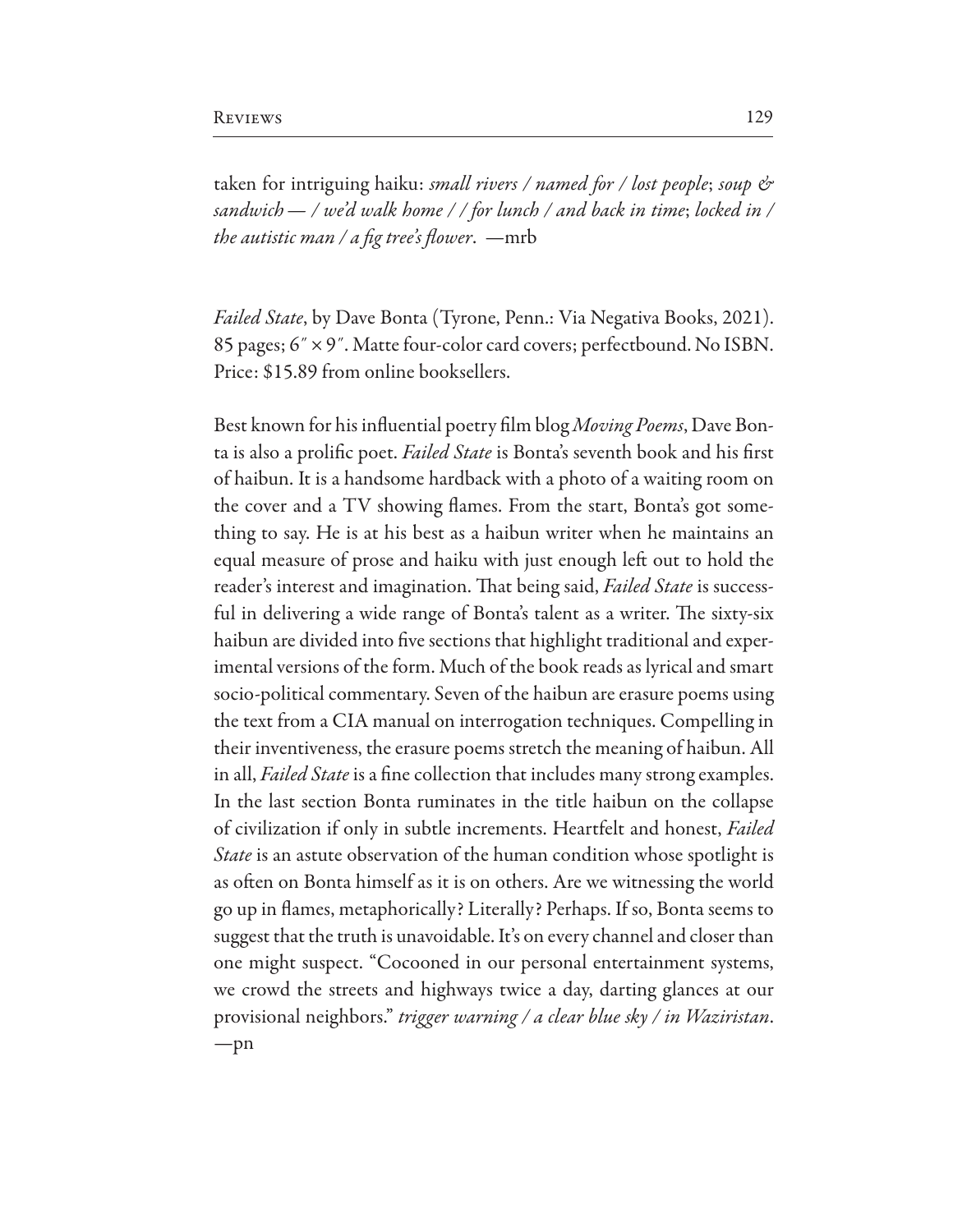T*e Alchemy of Tea*, by Pat Benedict Campbell (Canada: Catkin Press, 2019). 64 pages;  $7" \times 7"$ . Black and white card covers; perfectbound. ISBN 978-1-928163-31-2. Price: inquire of the author at pmbenedict739@gmail.com

Pat Benedict Campbell's recent book of haiku and tanka, *the alchemy of tea*, showcases the accumulated work of an accomplished poet. Immersed in her words, the reader is transported to the scenes of which she writes, many of them refecting a certain domestic tranquility. With a dedication to family, friendships, and landscape Campbell offers a refreshing pluckiness, as in the title poem: *old arguments / put to rights / the alchemy of tea*. Her unique turn of phrase "put to rights" perhaps refects her upbringing in Ireland combined with the wisdom of an experienced person. With a background in theater, Campbell expresses her introduction to haiku as a drama student in the Author's Note: "…being in the moment in haiku was very akin to being in the moment as an actor." Like an actor, she is a limber haiku poet, spontaneous and skilled. Clearly, Campbell has perfected her craft. The book is divided into four seasonal sections of 115 haiku followed by a fifth section for tanka and a sixth of tanka dedicated to the poet's late husband, for a total of forty-nine tanka. Many of the individual poems are well worth multiple readings. However, at four haiku to a page the feld is a bit crowded and discourages such review. This may be a small aesthetic quibble as well as an opportunity to remember the importance of white space when it comes to the short-form poem. Breathing room is dreaming room. *a*f*er the rain / cherry blossom footprints / all through the house*; *his diagnosis / our dreams mo*v*e ahead / without us*; *my feet numb with cold / I* f*nd his battered slippers / ripped*  f*om dog bites / and lo*v*ed / beyond repair*. —pn

T*e World Disappears*, by Mark Forrester (Windsor, Conn.: Baby Buddha Press, 2021). 58 pages;  $4\frac{1}{4}$   $\times$  5". Glossy four-color card covers; perfectbound. No ISBN. Price: \$13.00 from the author at www.buddharat.squarespace.com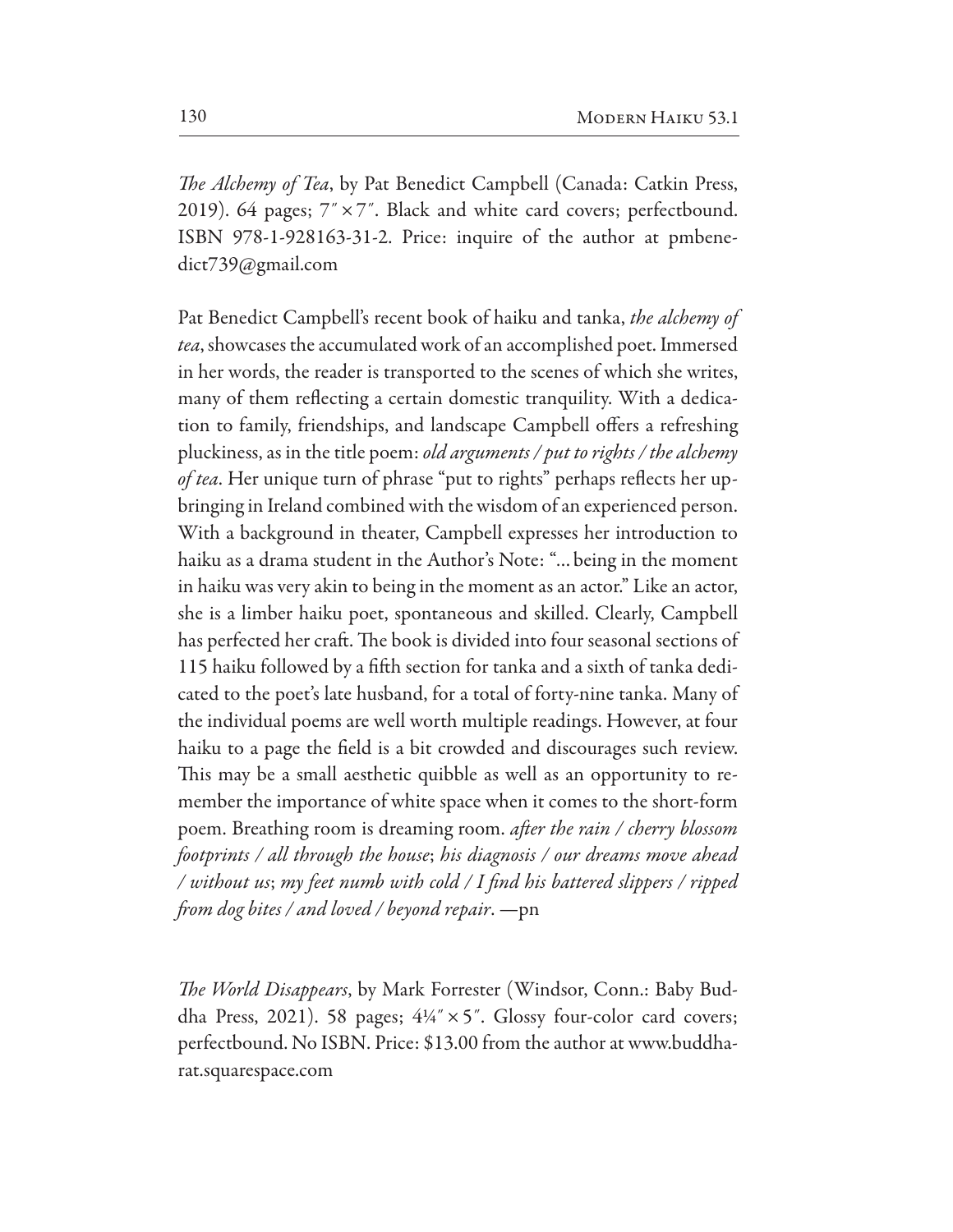Despite having written haiku and its related forms for more than a dozen years, Mark Forrester's T*e World Disappears* is his frst collection. Like many of the poems in this book of forty-fve haiku, Forrester's title ofers much the reader can ponder. Does the world disappear because something has happened to it? Or does the world disappear because the one who is observing the world has shifted focus? Of course, the answer is "yes" to both questions. A good haiku invites interrogation. *beyond my door / the world disappears — / morning haze*. It's comforting to know that Forrester keeps a watchful eye on the world which, in this case, is only temporarily lost from view. He takes solace in the natural world, which is true in many of his poems. He reveals familiar scenes that conceal other hidden truths, with a hint of humor. *summer's end / the bathroom door / stops sticking*. As cooler days approach a change in atmospheric pressure has caused the door to unswell. Does life get easier the deeper we advance over the course of a calendar year? Over the course of one's life? Perhaps. Either way, the pressure is of. Simple and straightforward in style, Forrester's poems are accessible and engaging. They are rewarding on multiple re-readings and deliver just the right number of words. There's nothing overstated, which is the mark of a seasoned haiku poet. He shares an optimist's viewpoint that inspires optimism. He is a poet who inspires others to write more haiku. T*e World Disappears* is a polished accomplishment. Its quality (and pocket-size) makes Forrester's world a welcome companion on any afernoon walk. *Juneteenth / on one side of town /* f*reworks*; *high noon / my own shadow / abandons me*; *oxygen tank — / his granddaughter brings / da*f*odils*. —pn

*Grandmother's Pearls*: Dream Anthology, ed. Alexis Rotella (Greensboro, N.C.: Jade Mountain Press, 2021). 117 pages; 6˝×9˝. Glossy four-color card covers; perfectbound. ISBN 979-8-529608-22-7. Price: \$19.00 (\$9.99 ebook) from www.amazon.com

Some thirty poets and visual artists have united here under the curation of the accomplished and well-known poet and digital artist Alexis Rotella. Dive in anywhere into this book of wonders and it is sure to be an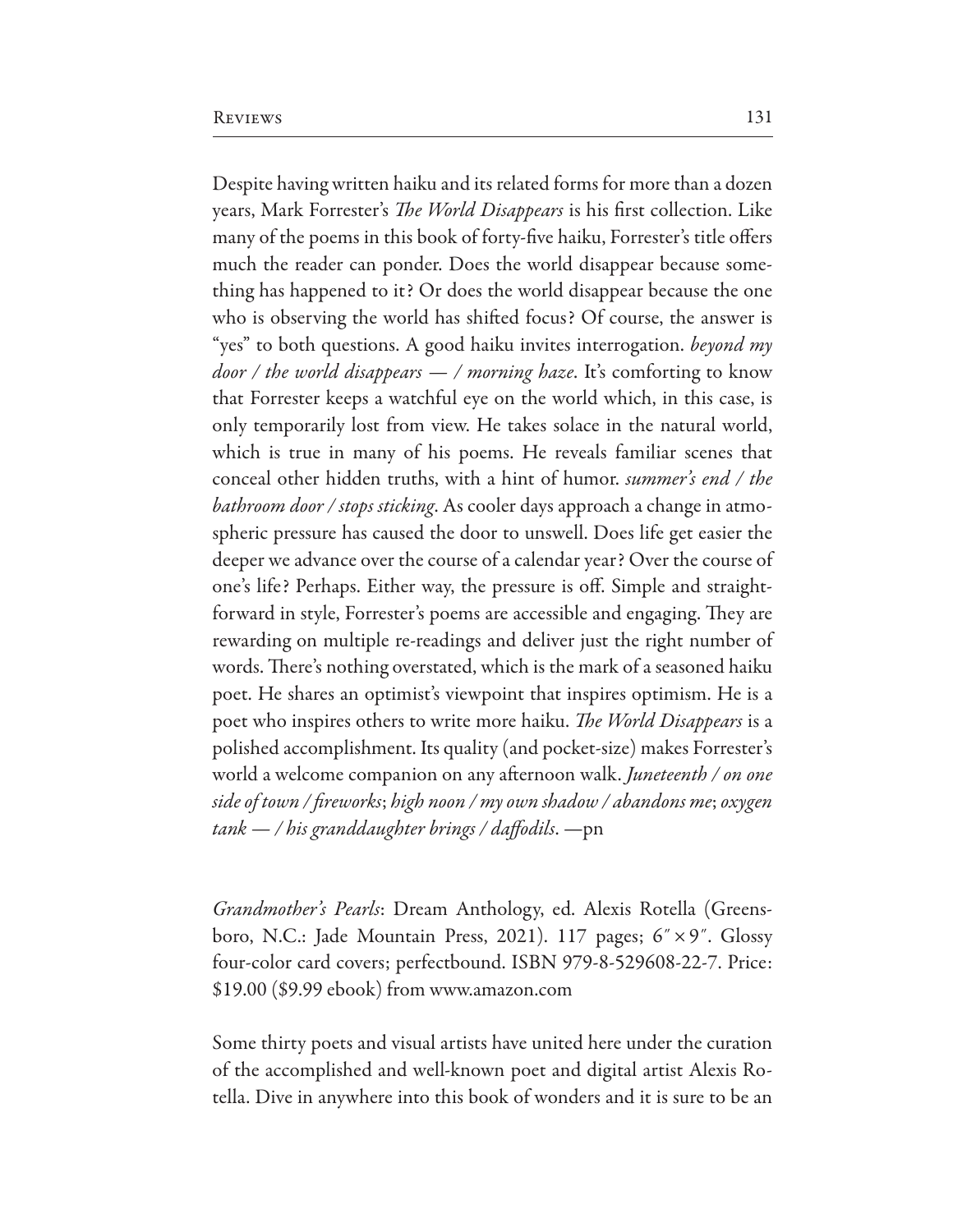invigorating swim. The majority of *Grandmother's Pearls* is devoted to showcasing Rotella's haibun, which are her dreams themselves. A choice Rotella explains in her compelling Preface that offers a fascinating overview of the poet's extensive academic study of dreams. Rotella invited her collaborators to join her in writing not just about dreams but recreating their own dreams in haibun and related forms. There are several monoku, tanka, tanka prose, senryu, cherita, and haiku dispersed among the haibun. The variety is as unpredictable and exciting as so many dreams would be. The whole concept makes for compelling reading. There's also the arresting artwork—some fourteen colorful imaginings throughout by collaborating visual artists. Several haibun recount the interactions with the dead, perhaps a common subject of dreams. Certainly, a subject to which we can all relate. Rotella seems to have managed one foot in each world—one of waking and one of dreaming. In "Life Goes On" Rotella encounters her deceased mother on the day of her burial outside "picking bluebells along the path" instead of lying in a casket. The piece ends with her mother's beautifully haunting line: "You mean those hymns they're singing are for me?" Followed by the capping haiku: *Holding me still / a song* f*om a bird / I'll never see*. Despite the gravity of many of the haibun, *Grandmother's Pearls* is a fun romp through a myriad of imaginations. The anthology as a whole is an inspiration. Now, to delve into the treasure trove of one's own dreams for the hidden songs within. —pn

*Speed of Light*, by Jeannie Martin (Windsor, Conn.: Baby Buddha Press, 2021). 38 pages;  $3'' \times 4\frac{1}{2}$ . Glossy four-color card covers; saddle-stapled. No ISBN. Price: \$5.00. Inquire of the author at jeanniejeanne@gmail. com.

The latest chapbook from Martin, containing twenty-five haiku on the titular fower, nearly all containing some form of the noun "day lily." There is a risk in such a collection that its narrowness and repetition of topic could deaden our senses to the fower. However, the breadth of its usage and the joy which Martin fnds in it keeps the collection fresh. Day lilies are, of course, themselves (*blooms yellow / in the yellow sun / speed*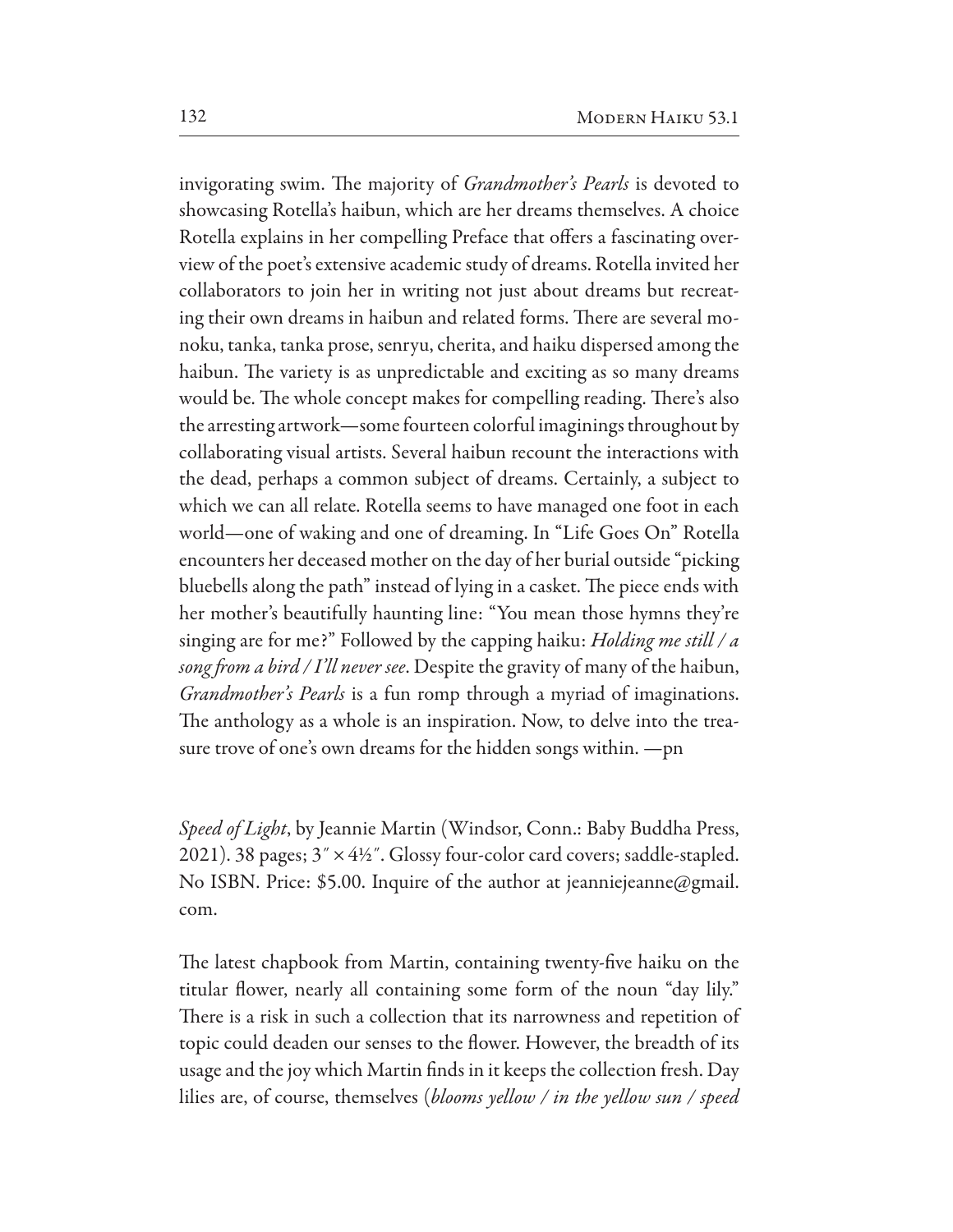*of light*), but also act as occasional stand-ins for people (*by her bed / each morning / bouquet of day lilies*), and can be seen as magical beings (*midsummer dream /all the day lilies say /* good night! good night!). A charming chapbook. —pm (Paul Miller)

The Life and Zen Poetry of Santoka Taneda, by Sumita Oyama, trans. William Scott Wilson (Rutland, Vt.: Tuttle, [2021]). 351 pages;  $4\frac{1}{4}$ ″ ×  $8\frac{1}{4}$ ″. Matte four-color card covers; hardcover. ISBN 978-4-8053-1655-9. Price: \$19.99 (\$9.99 Kindle) from online booksellers.

Sumita Oyama (1899 – 1994) was a close friend and benefactor of Santoka. Not surprisingly, among his many writings were this biography of his friend, aptly translated by William Scott Wilson, and the four-volume *Collection of the Literary Work of Santoka*. The latter includes Santoka's *Diary of the One-Grass Hut*, which translator Wilson includes in the current volume. *The Life and Zen Poetry of Santoka Taneda* is a thorough biography, detailing the poet's life and struggles, his travels, as well as whom he met with and when. It includes over three hundred of Santoka's haiku, translated into three lines, and presented as composed throughout Santoka's tragic, yet self-inficted history. A few well-known haiku as translated by Wilson: *Of the house where I was born / nothing remains: /* f*re*f*ies*. And: *Men's privates, / women's, too; / the bubbling over*f*owing hot water*. Being a biography, it is at times overly detailed, and the reader may fnd themselves wishing for more discussion of Santoka's poetics student as he was of anti-traditionalist Seisensui Ogiwara. However, such discussion doesn't occur much. That said, it is nice to have the background on favorite poems. I enjoyed learning that early in 1932 Santoka was begging on the outskirts of Ashiya when the weather turned cold. He was turned away from the houses at which he begged. As Sumita reports, "Suddenly at that moment, a shower of hail fell.  $\,$  Or rather than "fell," it struck him with a clang, sounding with a clatter on his bamboo hat." That would lead to one of the poet's most well-known haiku: *In my begging bowl, / too, / the hail*. Recommended. —pm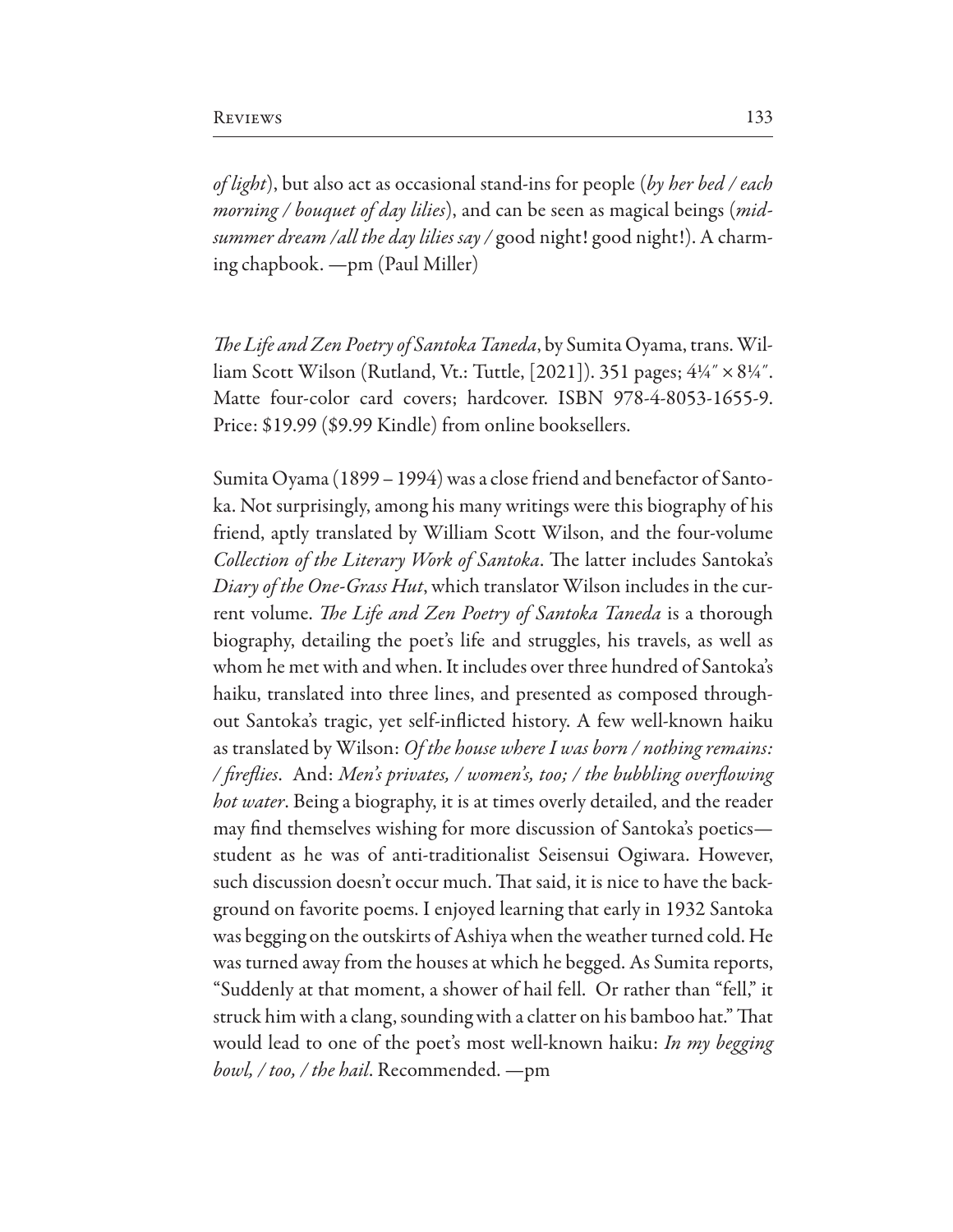*At the Train Crossing: Skin Cancer Haiku & Senryu*, by Robert Epstein (West Union, W.V.: Middle Island Press, 2021). 131 pages; 5˝×8˝. Glossy four-color card covers; perfectbound. ISBN 979-8-457284-82-1. Price: \$14.00 from online booksellers.

Epstein is a prolifc poet and editor. Besides the eleven anthologies he has produced, he has also published nineteen individual collections of haiku and senryu. The current volume progresses through Epstein's personal relationship with an atypical squamous cell carcinoma, with sections headed "Diagnosis," "Fog," "Busting Out," "Surrender," and finally "Everything." On the whole it is a satisfying collection that looks at cancer in a daily way, how if afects not just our long-term thinking and planning, but also how it afects the here-and-now as well. *zinc sunscreen— / I can't help but ask / if this could kill me too*; *crumbling stairs / leading nowhere / this skin cancer*; *John Muir Woods—no luck* f*nding a postcard / for carcinoma*. —pm

*Wasp on the Prayer Flag*, by Maeve O'Sullivan (United Kingdom: Alba Publishing, 2021). 60 pages;  $5\frac{3}{4}$   $\times$   $8\frac{1}{4}$ . Glossy four-color card covers; perfectbound. ISBN 978-1-912773-39-8. Price: \$15.00 from www.albapublishing.com

O'Sullivan's latest collection is comprised of standalone haiku, as well as haiku and senryu sequences—although the distinction between forms doesn't seem necessary in her case. In what she calls her haiku, she is very much a poet of place; in fact, many of her poems are on a particular locale (sequences: "Howth Head," "Seapoint Stroll," and "First visit to Inishbofin," to name a few). These names don't necessarily add deeper historical layers, as far as we can tell, but they do add a nice sense of place—a local spice, if you will, to the poems. For example, the sequence "Howth Head," which describes an outing to the peninsula north of Dublin, begins with the expansive haiku: the wooden mermaid / gazes out to sea  $-\frac{f}{f}$  *St. Brigid's Day*. The evocation of the Christian saint is a strong pairing with the pagan representation in several ways; however, the wider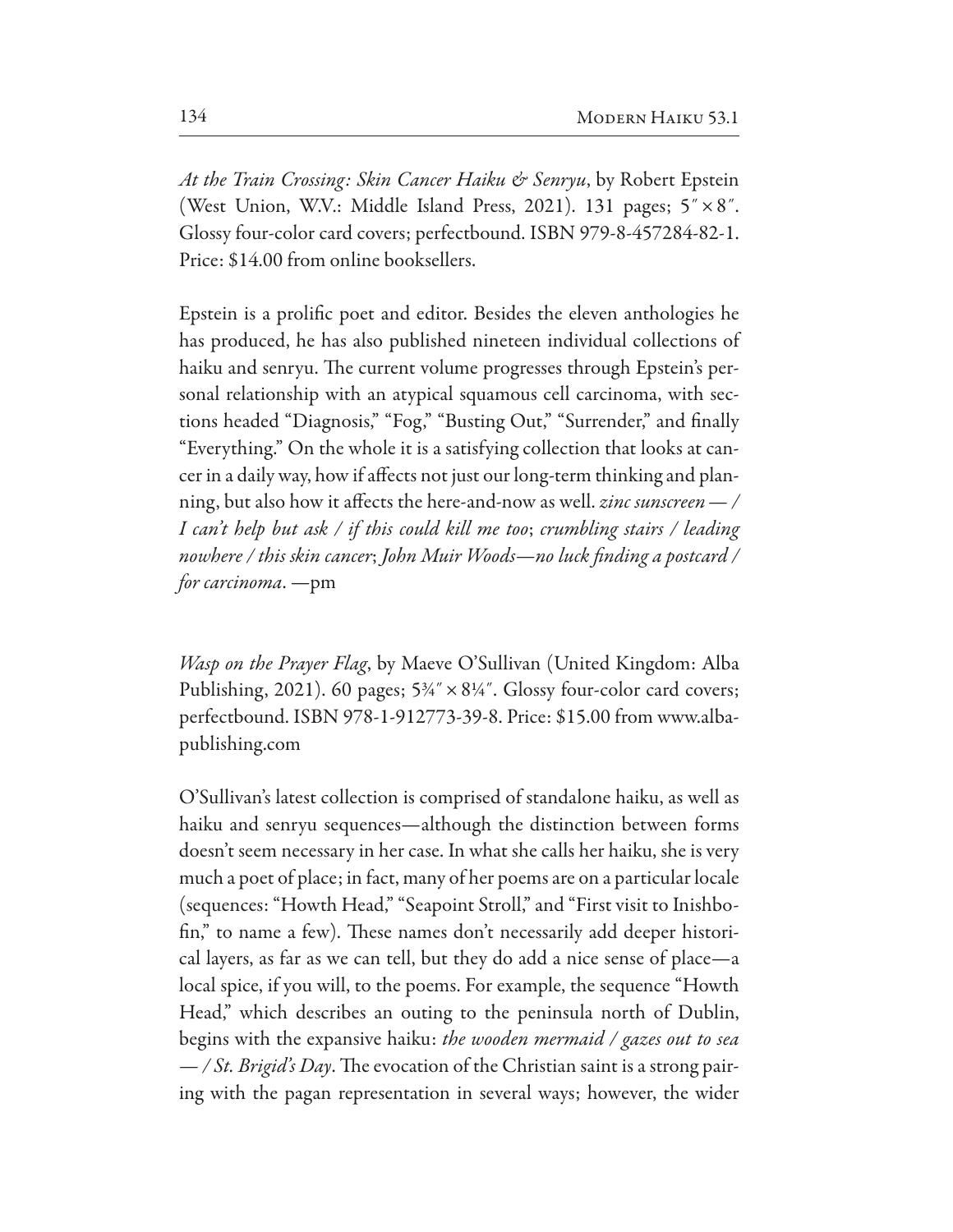historical background of St. Brigid doesn't seem to come into play. That said, it doesn't detract from the poem either. In fact, its inclusion as a local saint's day nicely grounds the poem. This particular sequence enjoys the appearance of a female stonechat later in the six-haiku sequence which is a welcome echo. Of what she calls her senryu, many revolve around her family, friends, or students. O'Sullivan's poetic sensibilities seem to touch all aspects of her life. *Wasp on the Prayer Flag* is a welcome addition to any haiku library. *the pier wall / warm against my bare cal*v*es — / June sunset; a smell of hops / along the south quays — / last bus home*. —pm

*Bull-Headed*, ed. Corine Timmer (Portugal: Bicadeideias, 2021). 54 pages; 5½˝×8˝. Matte three-color card covers; perfectbound. ISBN 978- 989-99760-5-4. Price: see www.bicadeideias.com/bica-books

Similar to its two predecessor anthologies, the profts from editor Timmer's third outing support a worthy cause—in this case, Care for Cows Vrindavan, a shelter that cares for sick or injured cows in India. Using last year's Year of the Ox as a theme, the anthology contains seventy haiku by sixty-five international poets. As would be expected, the approaches are as varied as the poets. *school reunion — / the same old bulls / lock horns*  (MacRury); *the pasture / redolent with cow pies / how my garden grows!*  (Lester); *the old cow / lets down her milk ... / cradles of clover* (Moss). The poems are accompanied by the line drawings by Suresh Babu. —pm

*Chrysalis*, by Vincent Tripi. Eds. Jeannie Martin and John Martone (Northfield, Mass.: Swamp Press, 2022). 68  $3"x5"$  cards in a  $3\frac{1}{4}" \times 5\frac{1}{4}"$ cork carrying-sleeve. No ISBN. Price: \$25.00 via PayPal from Ed@ SwampPress.com

As mentioned in our Spotlight (page 69), upon his death Tripi left thousands of unpublished haiku typed onto  $3"x5"$  cards. Editors Martin and Martone selected sixty-five poem-cards for a possible book, which ultimately Tripi's main publisher Ed Rayher at Swamp Press reproduced as